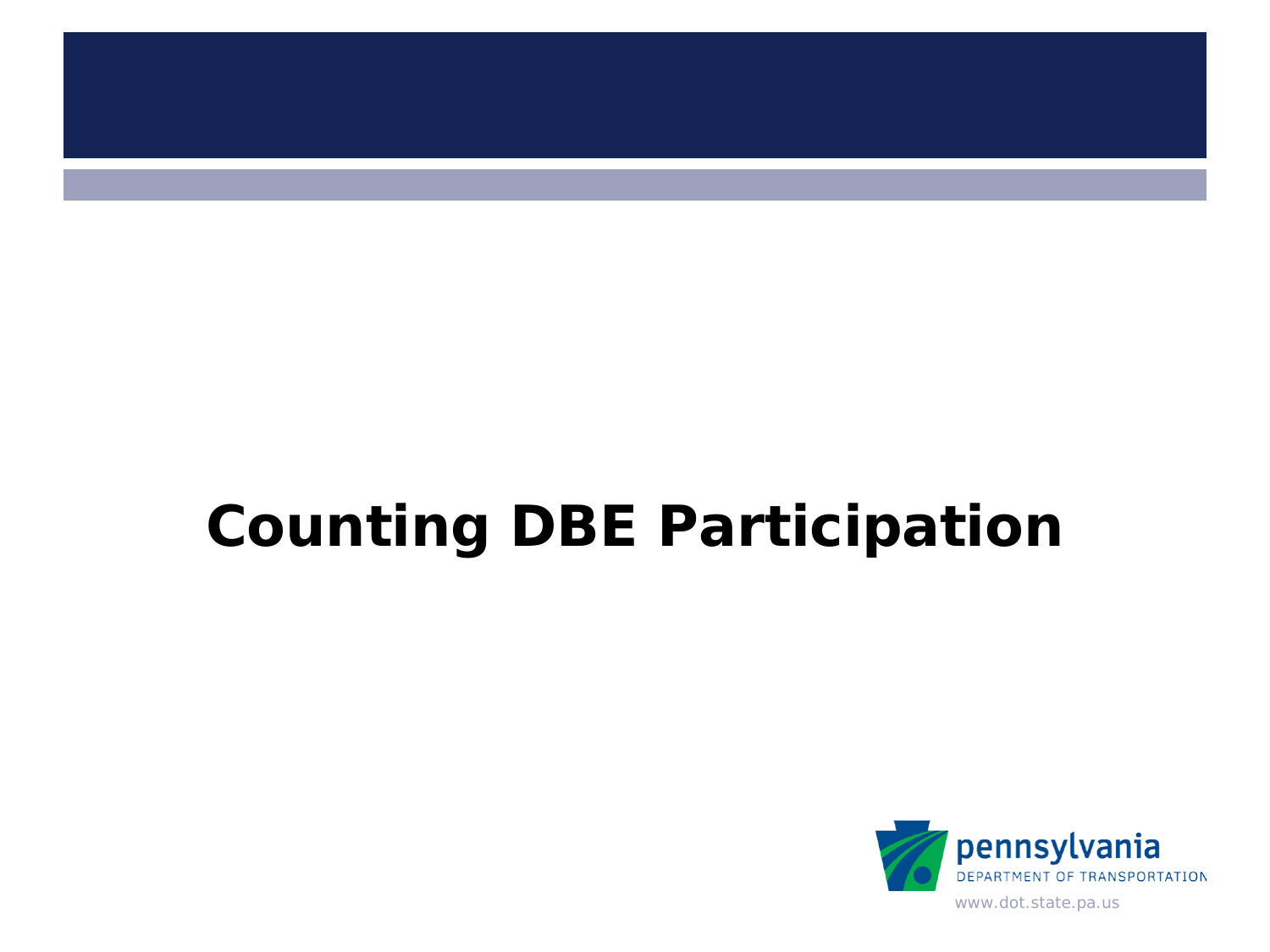## Training Overview

- Counting DBE Suppliers
- Commercially Useful Function (CUF)
- Entering DBE Payments

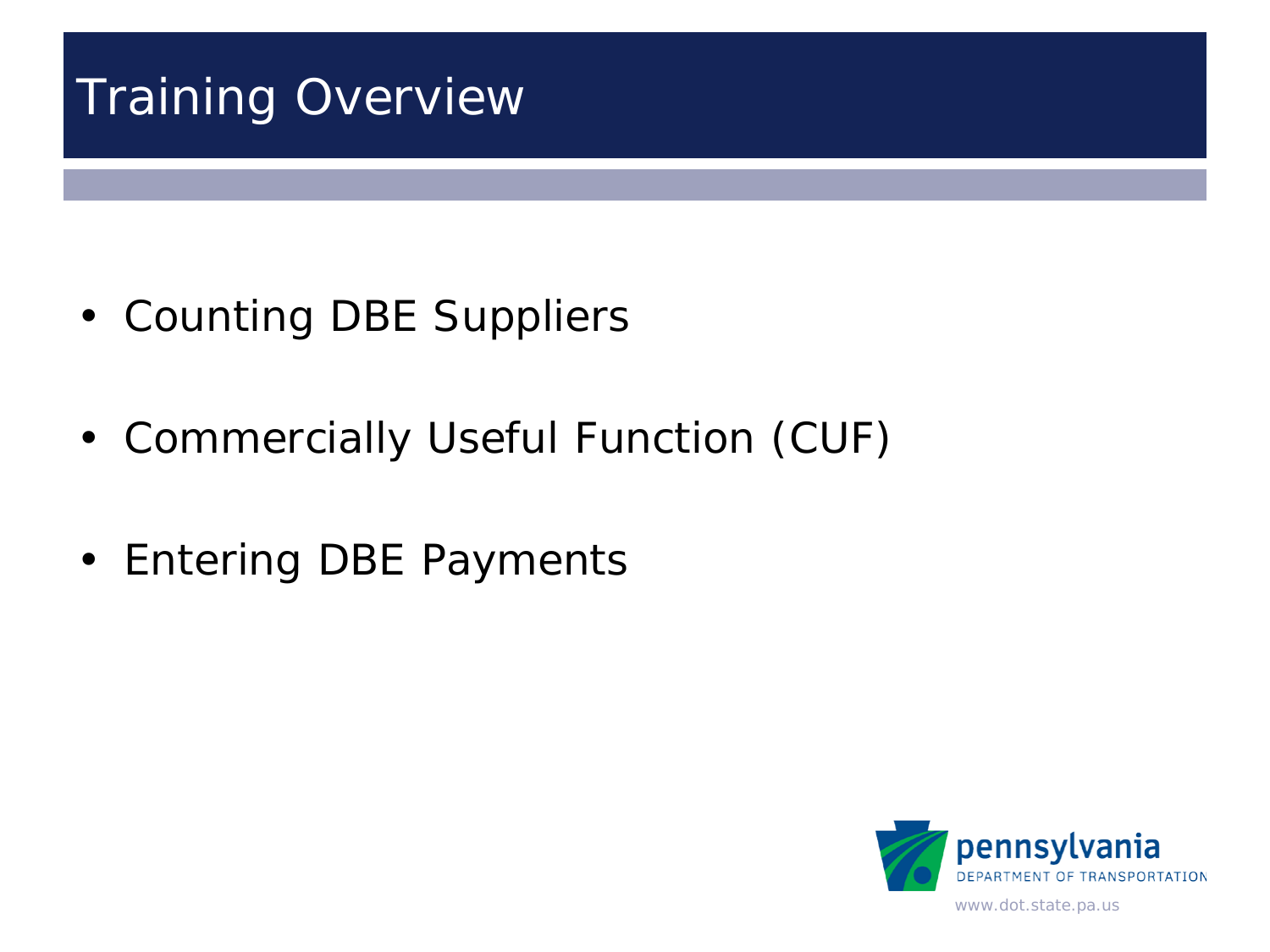#### Counting DBE Suppliers – Why?

#### When utilizing DBE subcontractors, the total work performed by the DBE firm counts towards the project's DBE goal…

…however…

This is not the case for DBE suppliers…

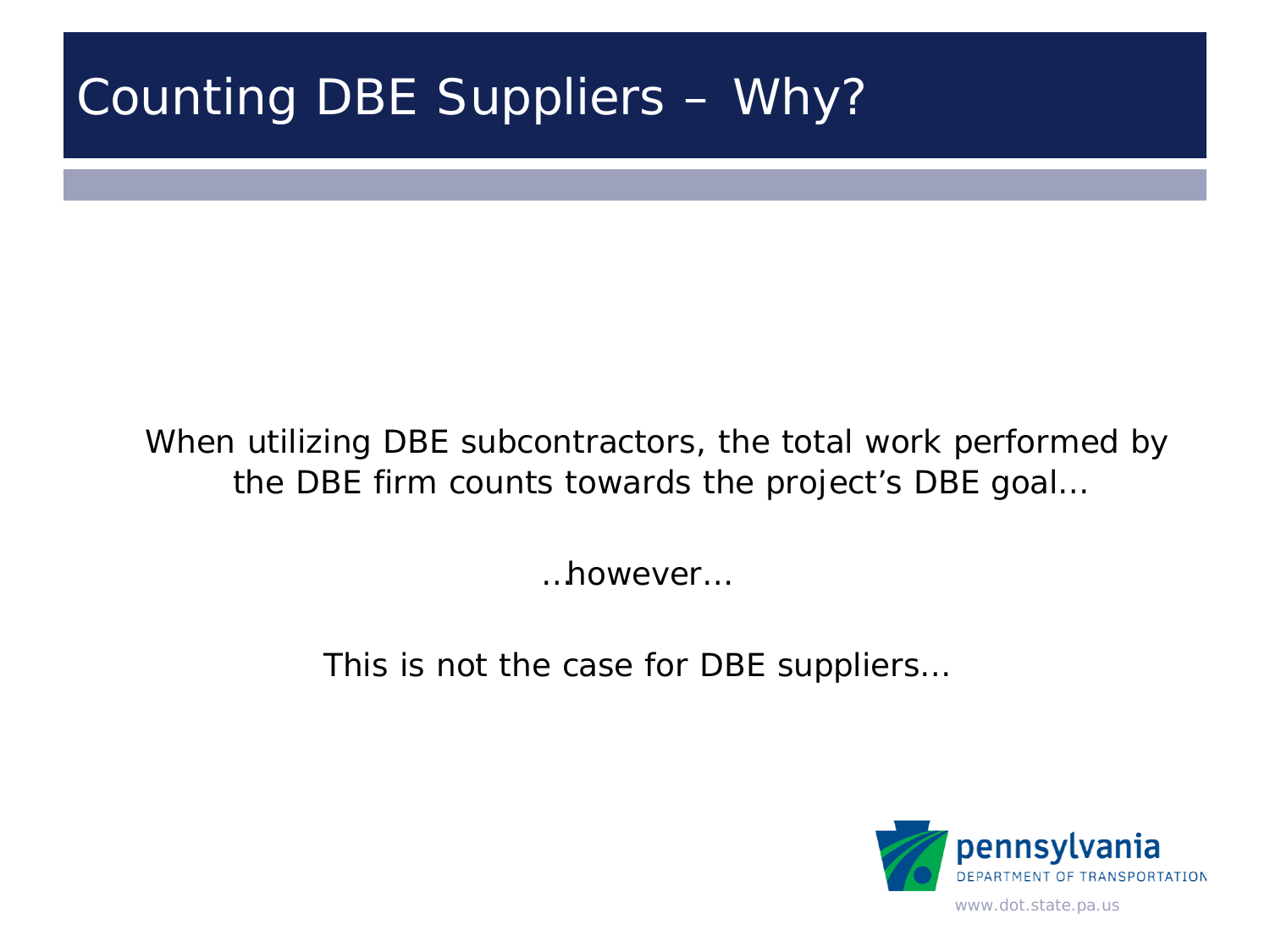#### Counting DBE Suppliers – Why?

DBE regulations, 49 Code of Federal Regulations (CFR) Part 26, dictate the various crediting potential for DBE suppliers

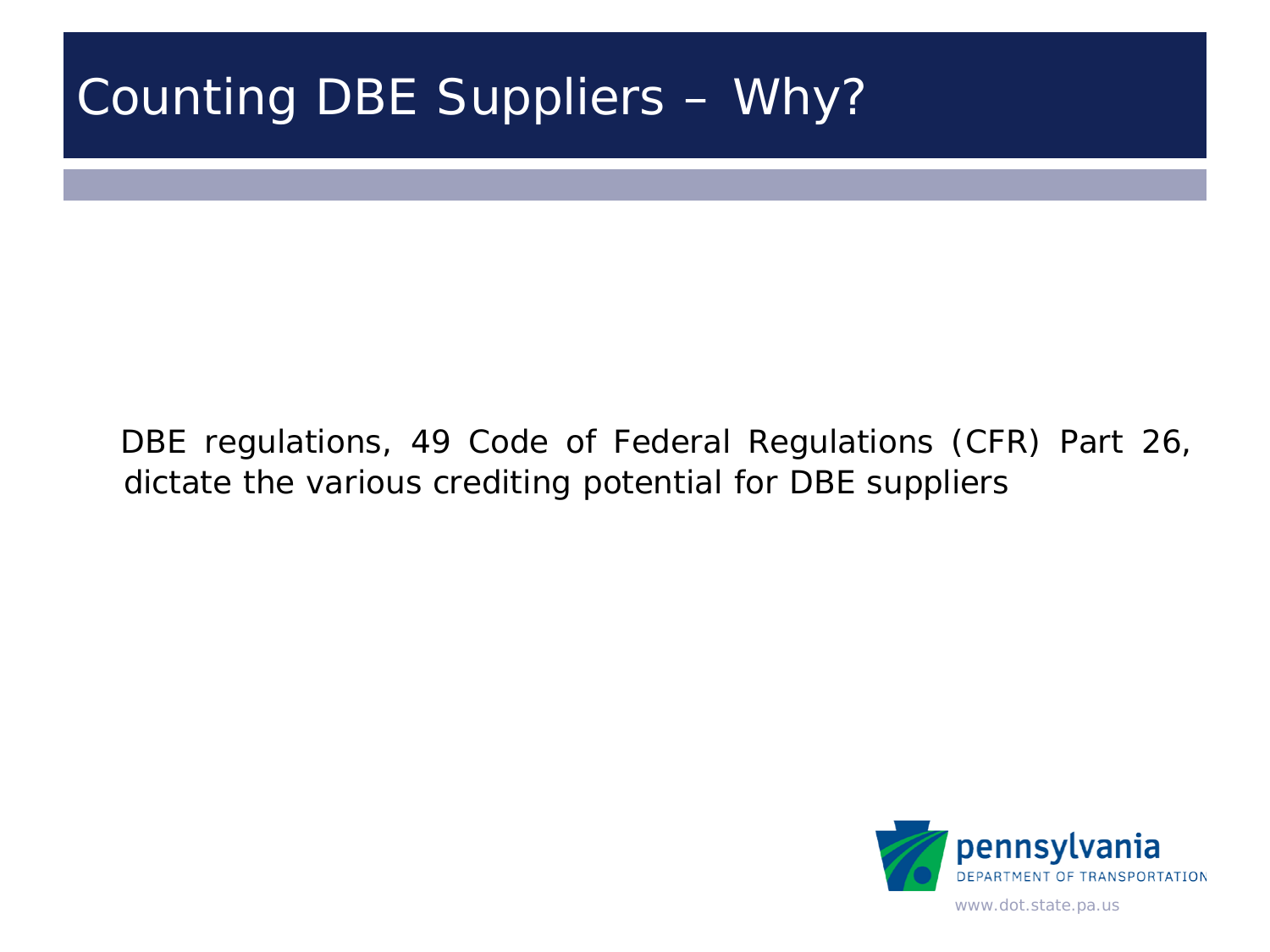#### DBE Suppliers Crediting Classifications =

- 1. DBE Manufacturers
- 2. DBE Regular Dealers
- 3. DBE Brokers (not a manufacturer or regular dealer)

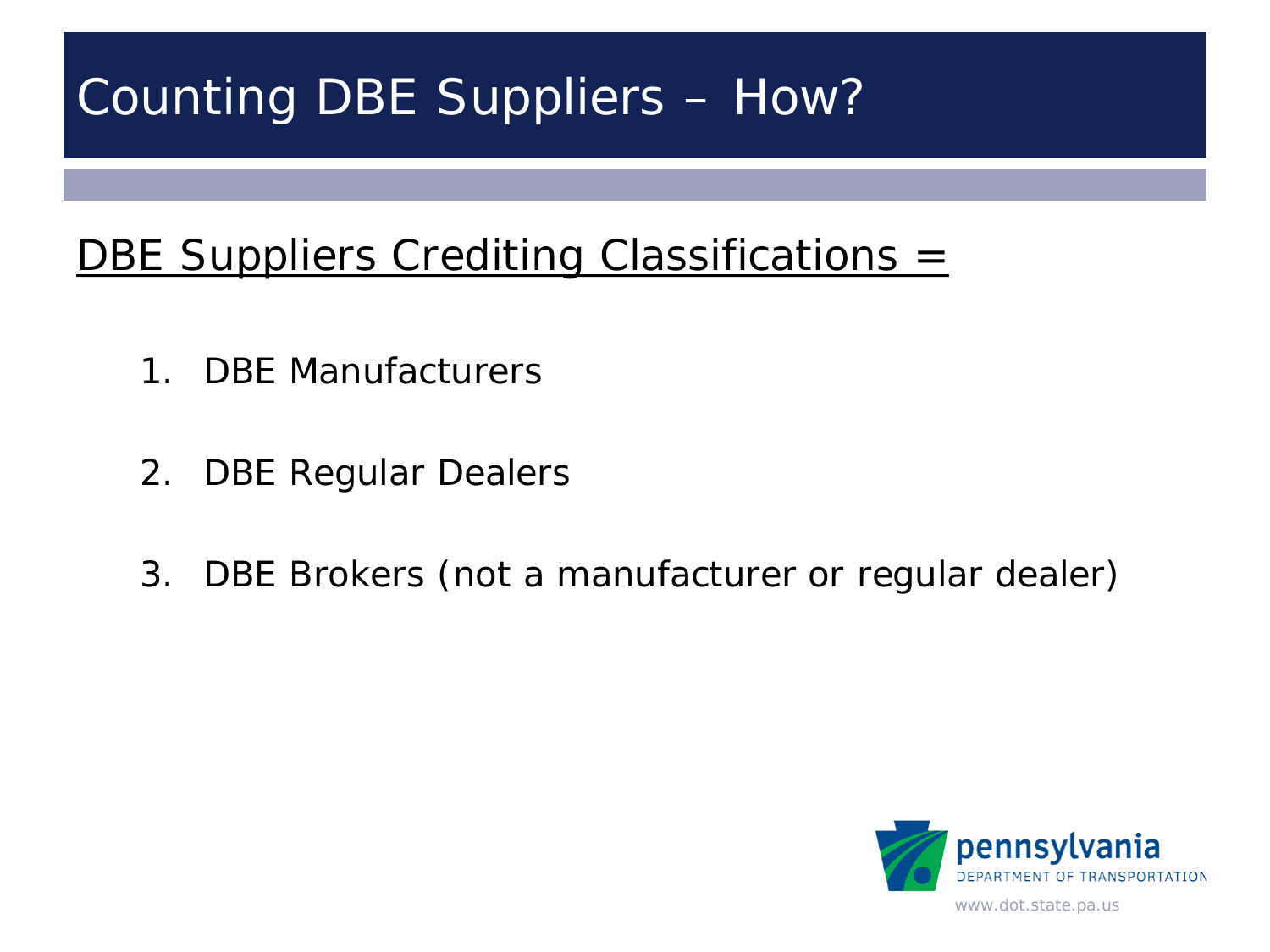1. If the materials or supplies are obtained from a DBE **manufacturer**, count 100 percent of the cost of the material or supplies toward DBE goals.

A manufacturer is a firm that operates or maintains a factory or establishment that produces, on the premises, the material, supplies, articles, or equipment required under the contract and the general character described by the specifications.

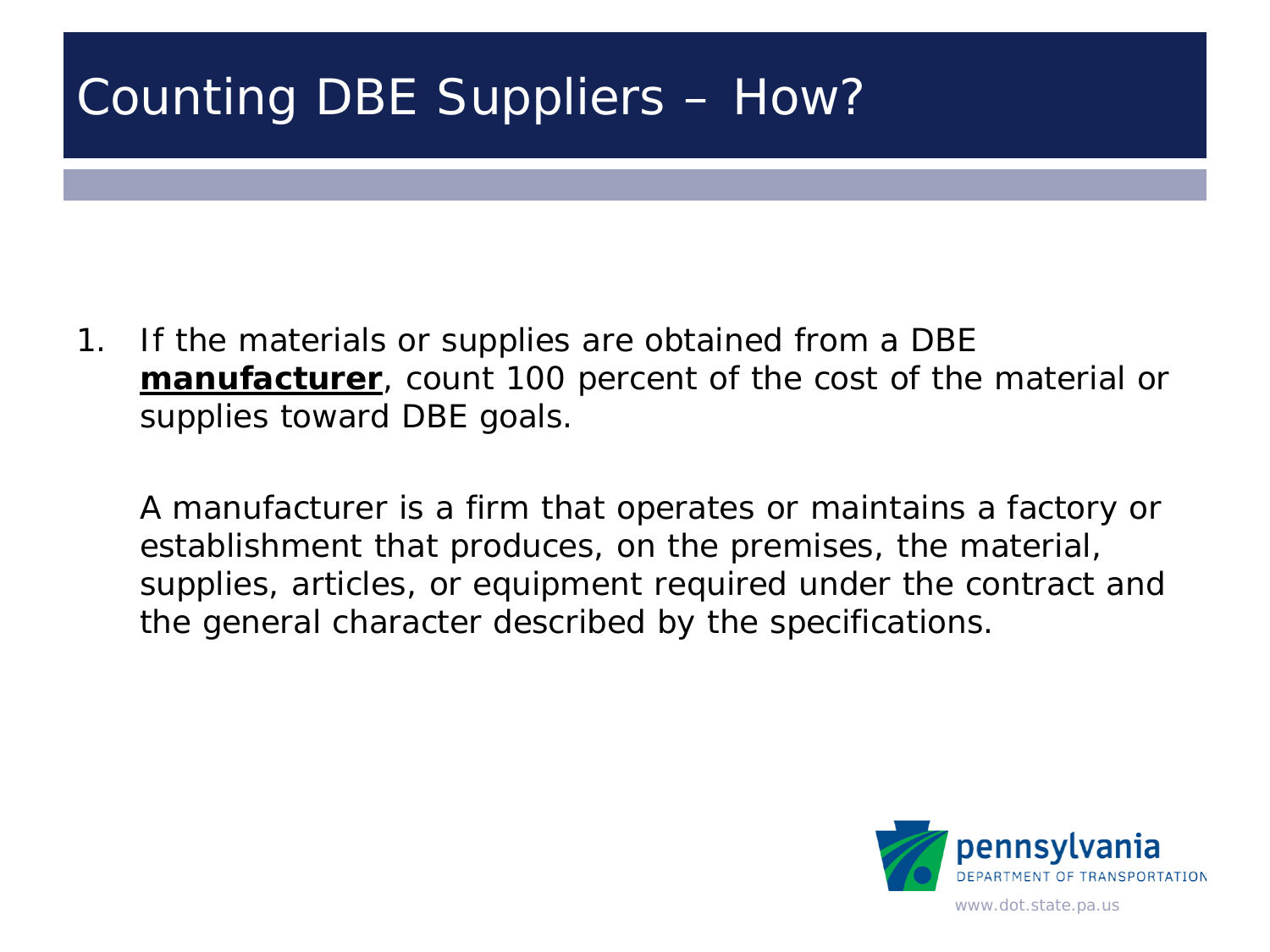2. If the material or supplies are purchased from a **DBE regular dealer**, count 60 percent of the material or supplies toward DBE goals.

For purposes of this section, a regular dealer is a firm that owns, operates, or maintains a store, warehouse, or other establishment in which the materials, supplies, articles or equipment of the general character described by the specifications and required under the contract are bought, kept in stock, and regularly sold or leased to the public in the usual course of business.

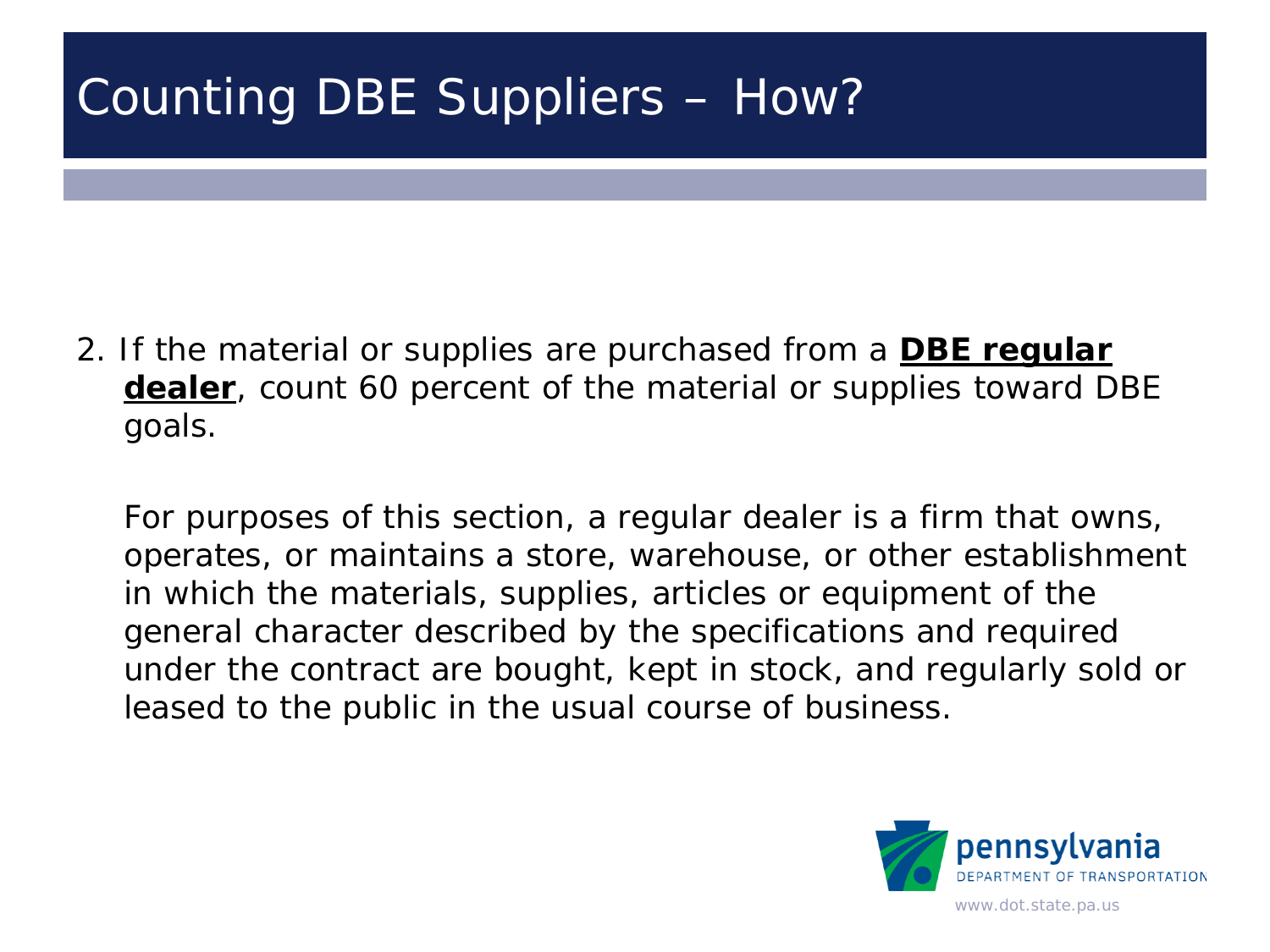3. For materials or supplies purchased from a DBE which is neither a manufacturer nor a regular dealer, but rather a **Broker**, count the entire amount of fees or commissions charged for assistance in the procurement of the material and supplies, or fees or transportation charges for the delivery of materials or supplies required on a job site, towards DBE goals, provided you determine the fees to be reasonable and not excessive as compared with fees customarily allowed for similar services. Do not count any portion of the cost of the materials and supplies themselves toward DBE goals, however.

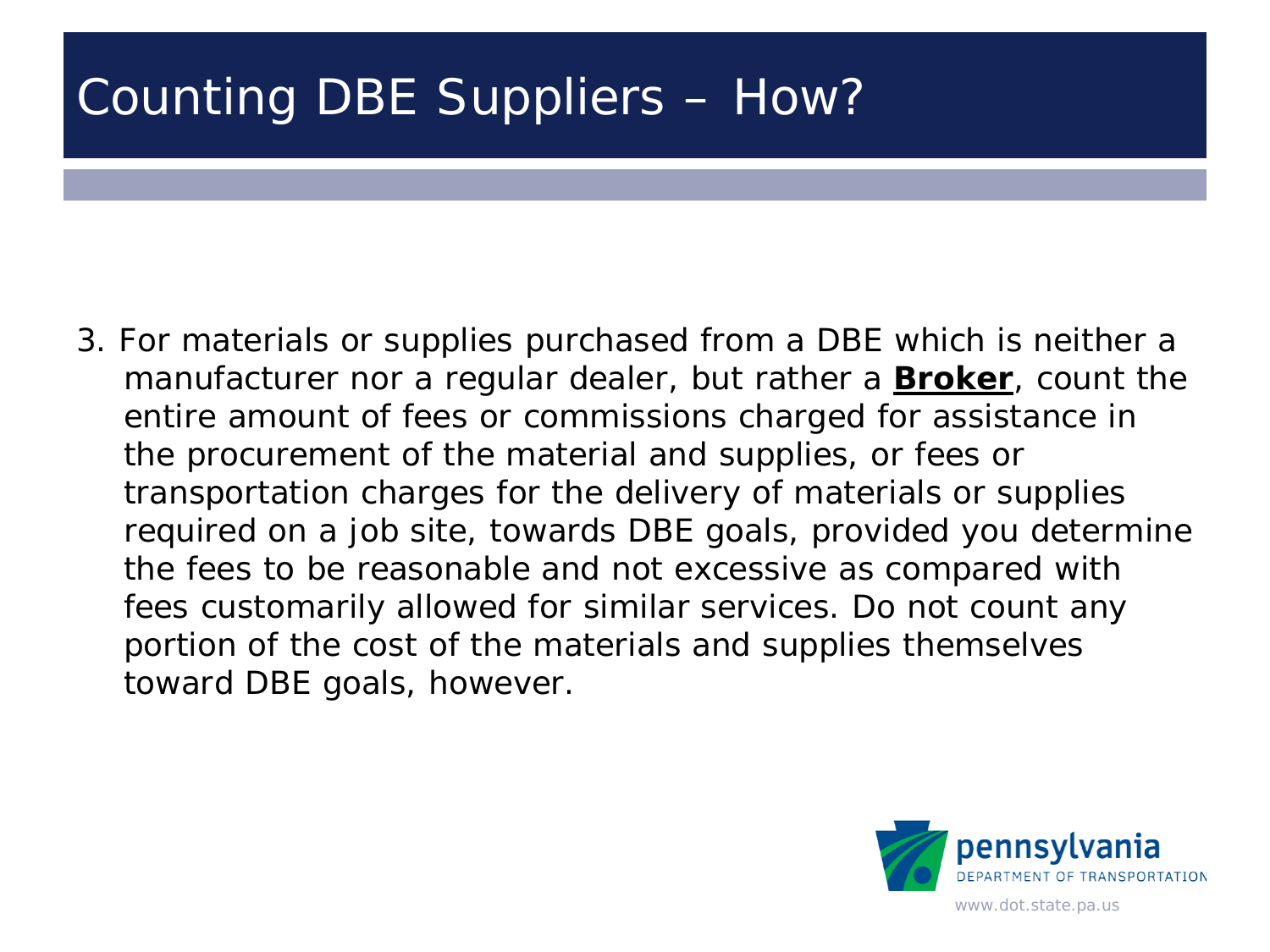#### Counting DBE Suppliers – To Summarize…

- Supplies from DBE Manufacturer = 100% of cost of materials counted towards project DBE goal
- Supplies from DBE Regular Dealer = 60% of cost of materials counted towards project DBE goal
- Supplies from DBE Broker = Only the fee or commission the broker charges for the procurement counts towards the project DBE goal

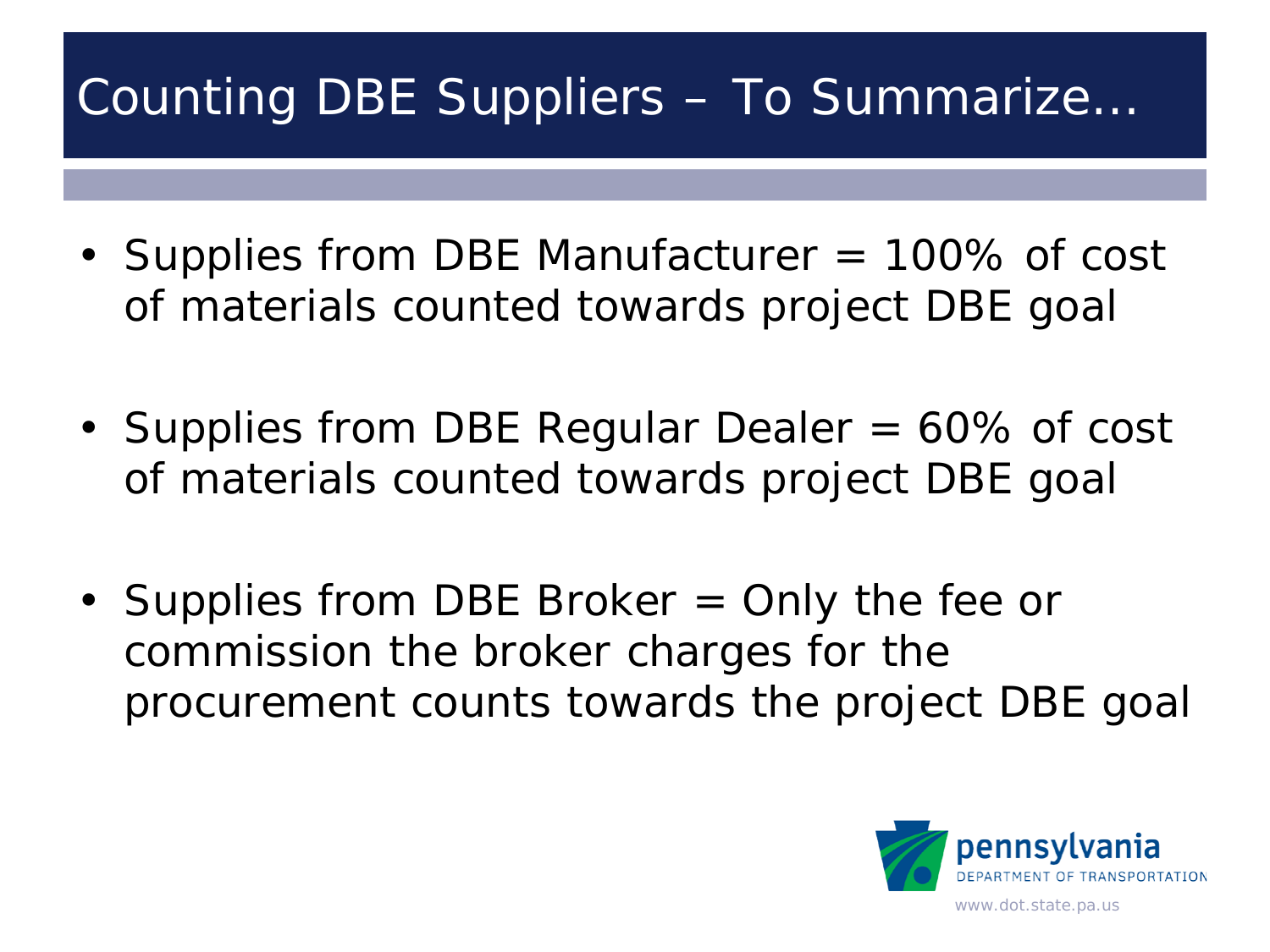#### Counting DBE Suppliers – Further **Clarification**

To assist in determining whether a supplier should be classified as a Regular Dealer vs. a Broker, consider the following two questions:

1. Does the firm "regularly" engage in the purchase and sale or lease, to the general public in the usual course of its business, of products of the general character involved in the contract and for which DBE credit is sought.

- and –

2. Is the role that the firm plays on the specific contract in question consistent with the regular sale or lease of the products in question

The answer to both questions **must** be "Yes" in order for the supplier to classify as a Regular Dealer

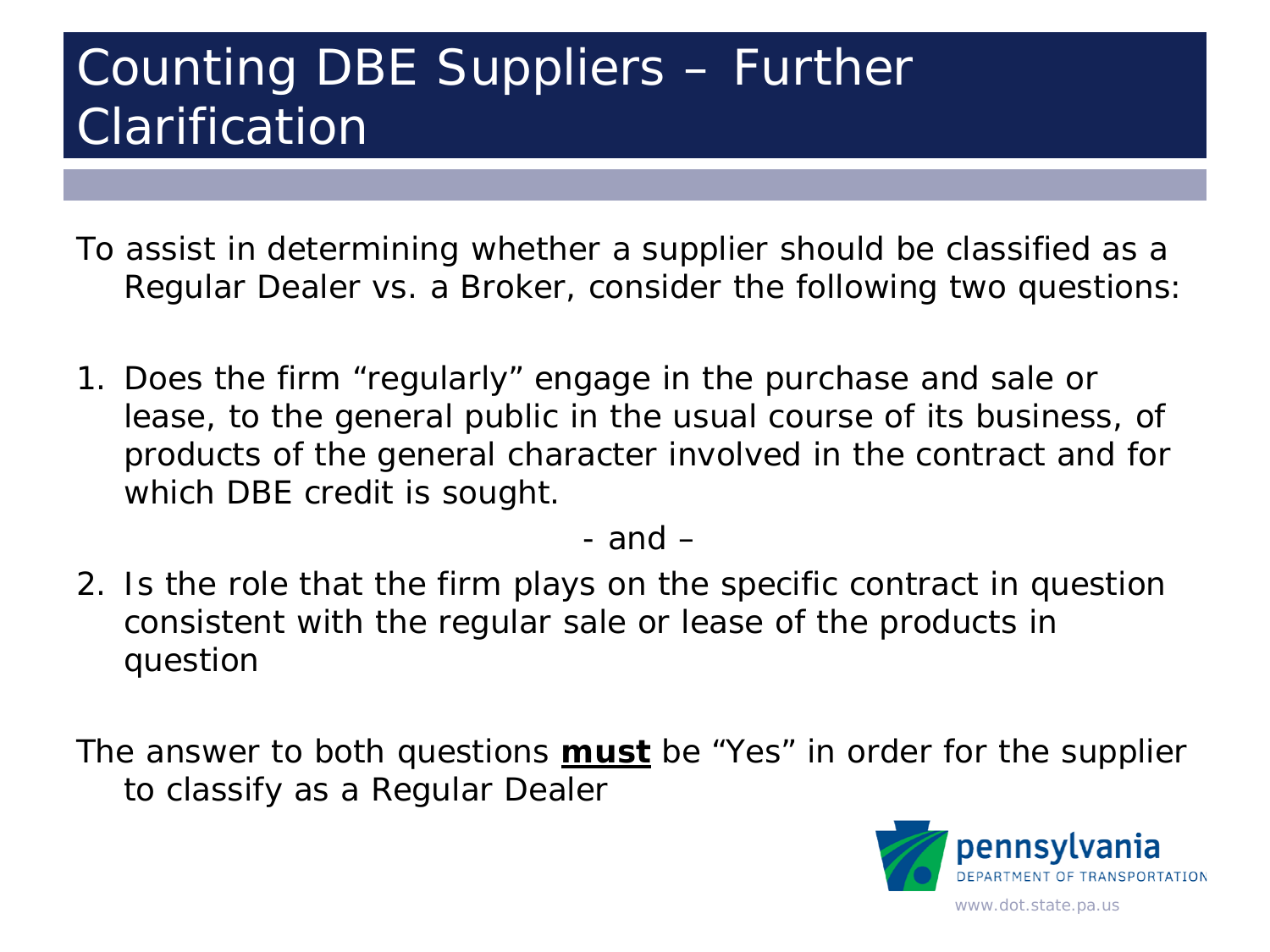- **Actual performance** dictates how a DBE firm's participation in a project is credited towards the project's goal
- Performance must be evaluated first-hand by a responsible official of grant recipient (or a consultant hired to administer the project on their behalf)
- Performance must be evaluated in conjunction with a Commercially Useful Function (CUF) evaluation

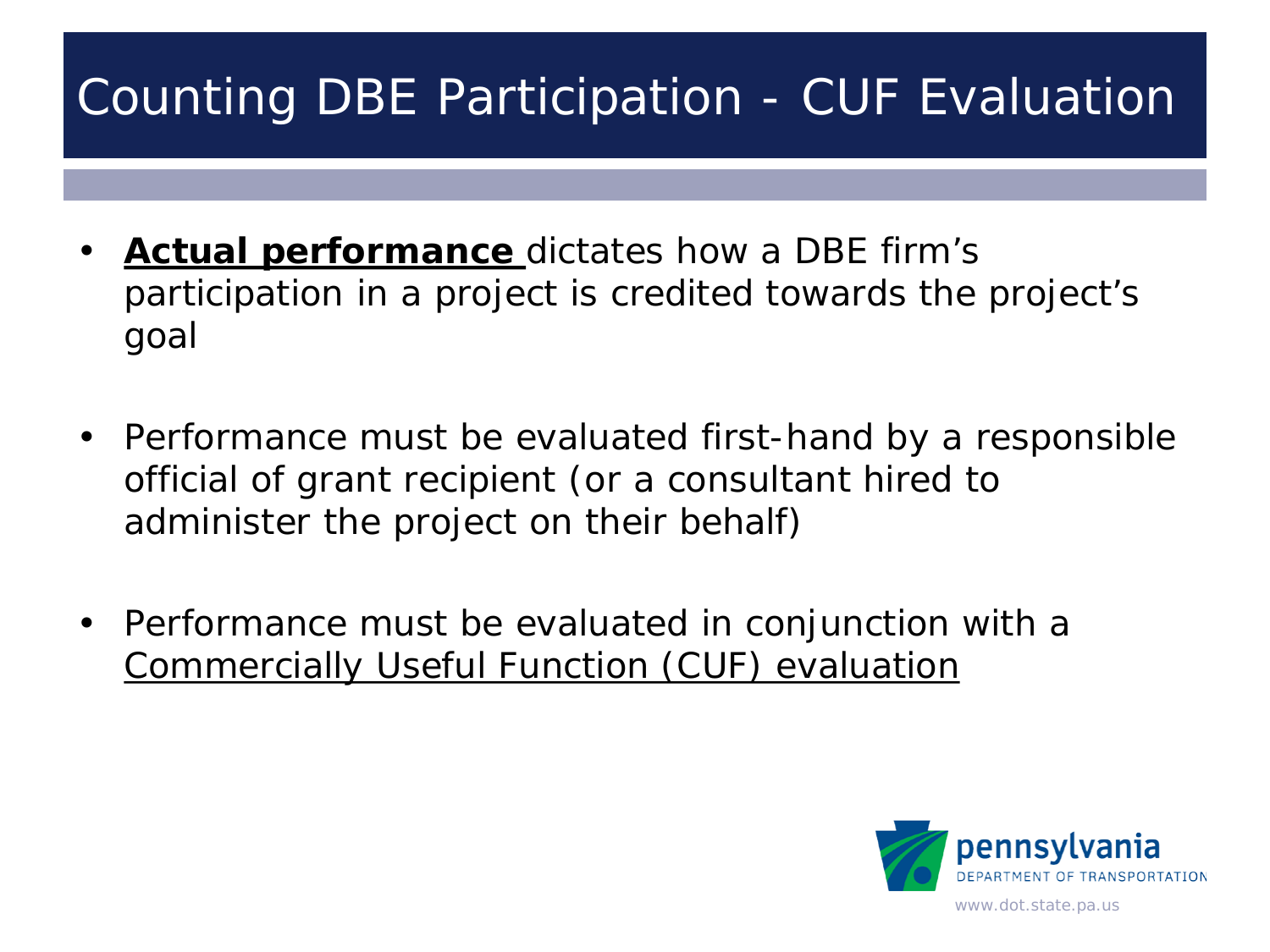Rule: Only count project expenditures paid to a DBE contractor, supplier, service provider, or trucker toward DBE goals if the DBE firm is performing a commercially useful function on that contract.

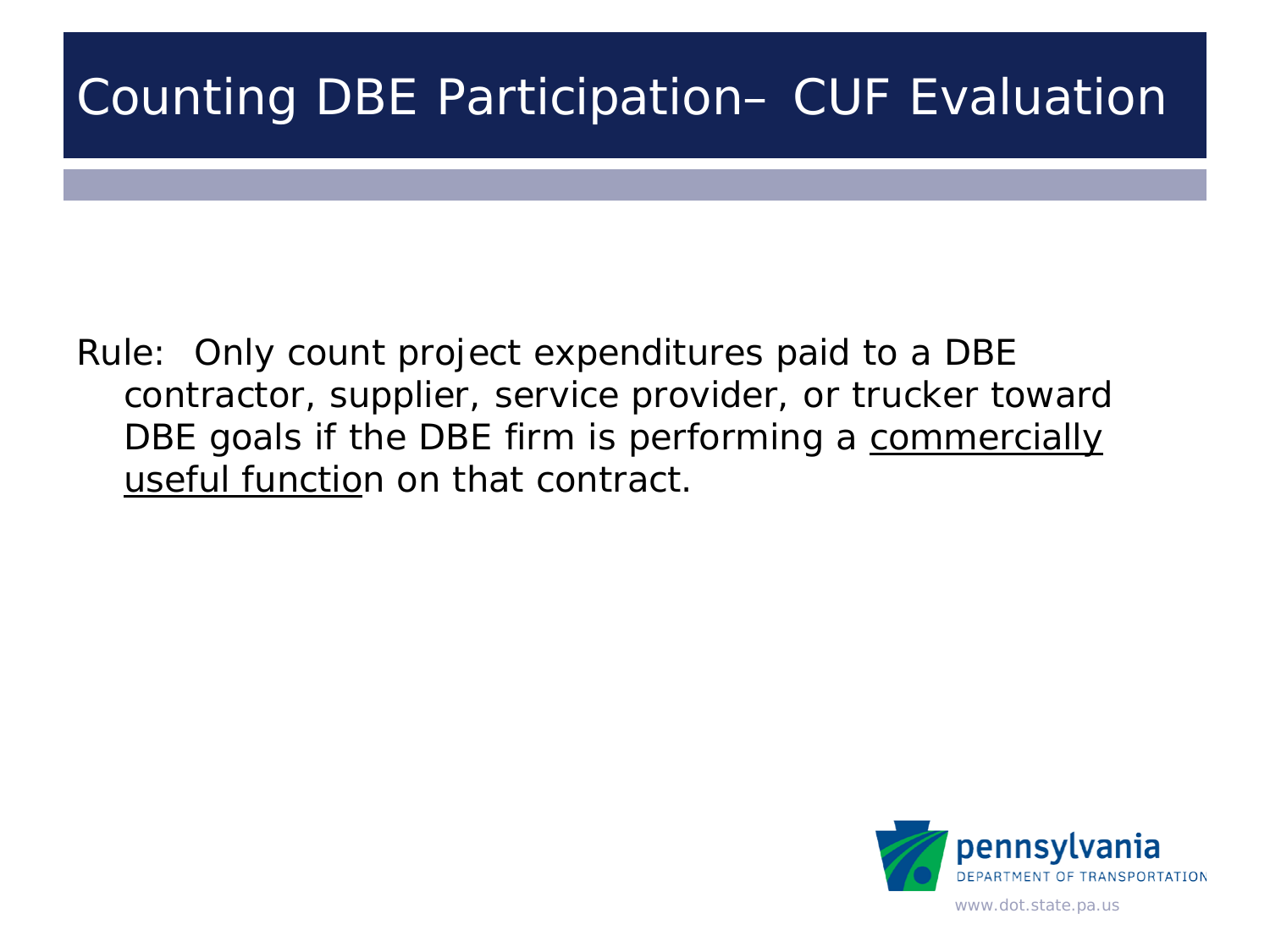1. A DBE performs a commercially useful function when it is responsible for execution of the work of the contract and is carrying out its responsibilities by actually performing, managing and supervising the work involved.

To perform a commercially useful function, the DBE must also be responsible, with respect to materials and supplies used on the contract, for negotiating price, determining quality and quantity, ordering the material, and installing (where applicable) and paying for the materials itself.

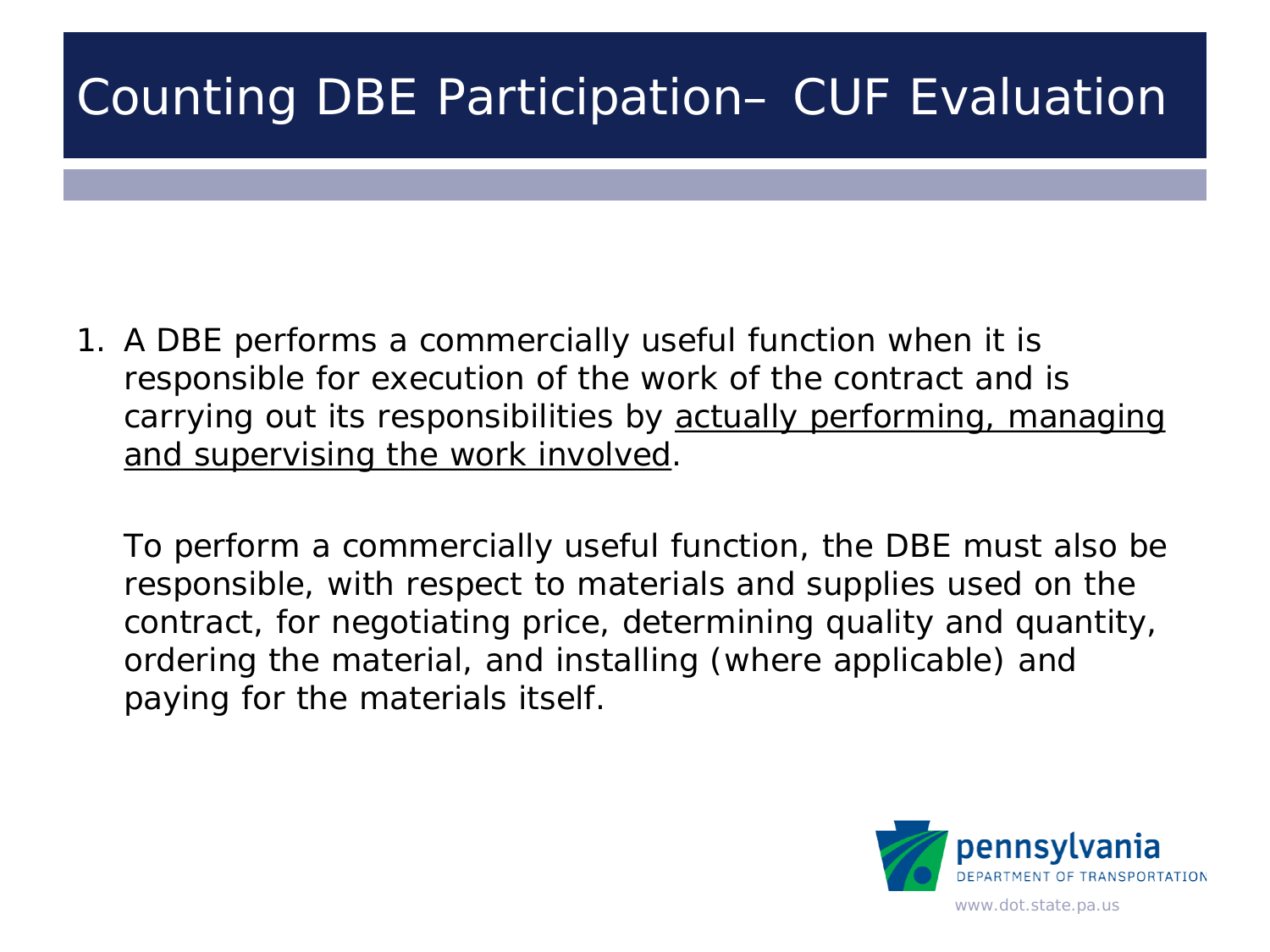1. (continued) To determine whether a DBE is performing a commercially useful function, you must evaluate the amount of work subcontracted, industry practices, whether the amount the firm is to be paid under the contract is commensurate with the work it is actually performing and the DBE credit claimed for its performance of the work, and other relevant factors.

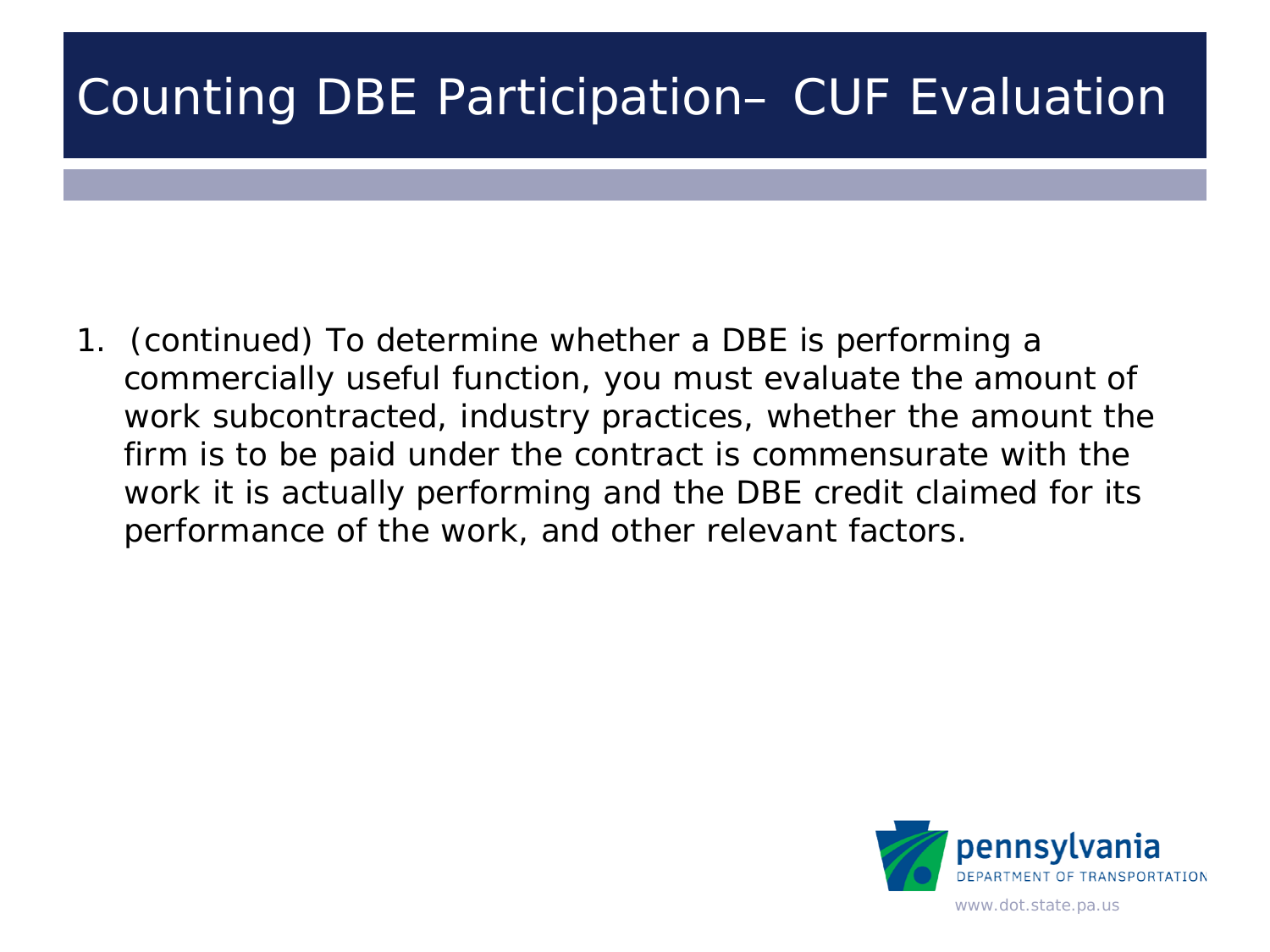2. A DBE does not perform a commercially useful function if its role is limited to that of an extra participant in a transaction, contract, or project through which funds are passed in order to obtain the appearance of DBE participation.

In determining whether a DBE is such an extra participant, you must examine similar transactions, particularly those in which DBE's do not participate.

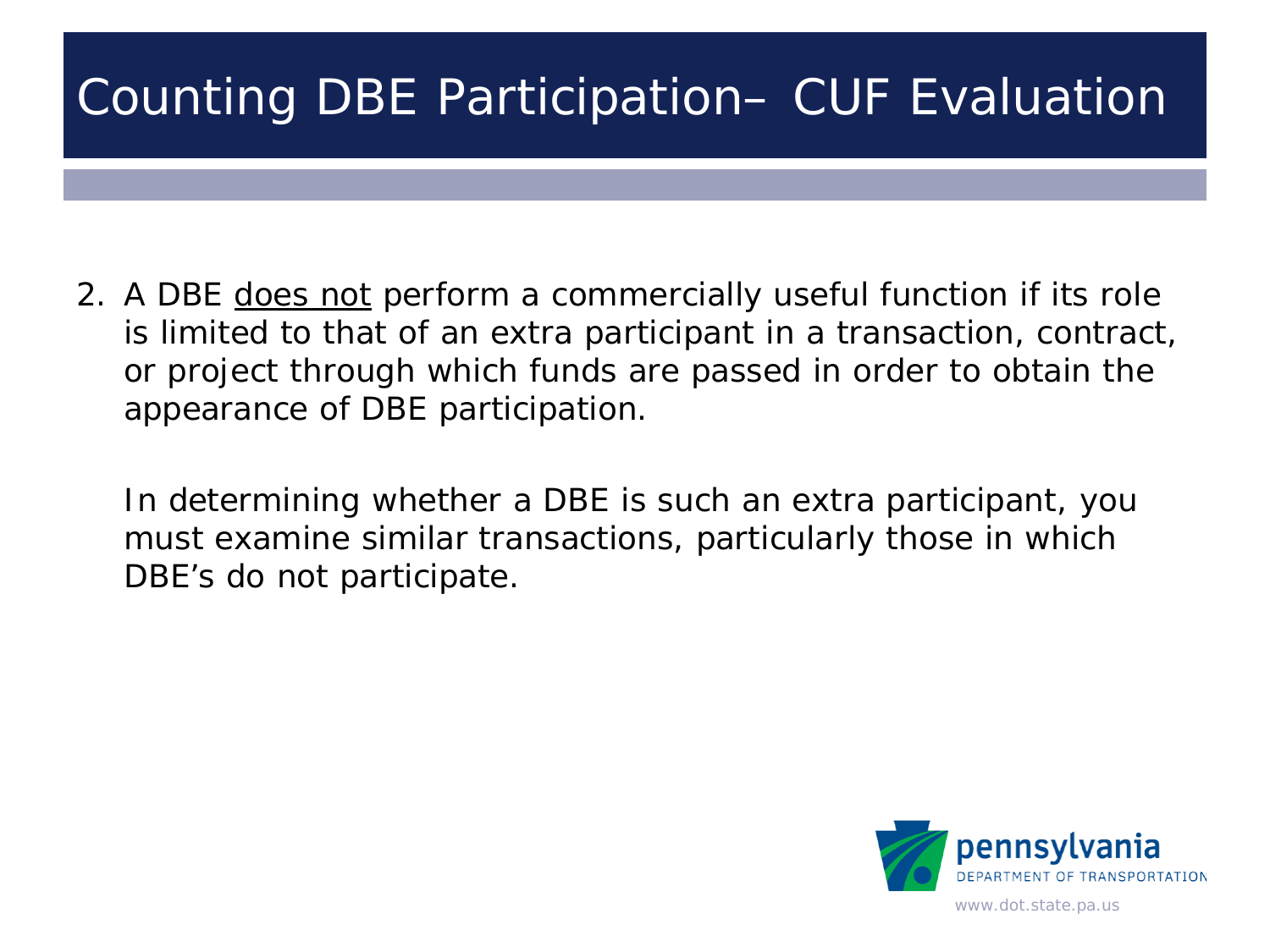3. If a DBE does not perform or exercise responsibility for at least 30 percent of the total cost of its contract with its own work force, or the DBE subcontracts a greater portion of the work of a contract than would be expected on the basis of normal industry practice for the type of work involved you must presume that it is not performing a commercially useful function.

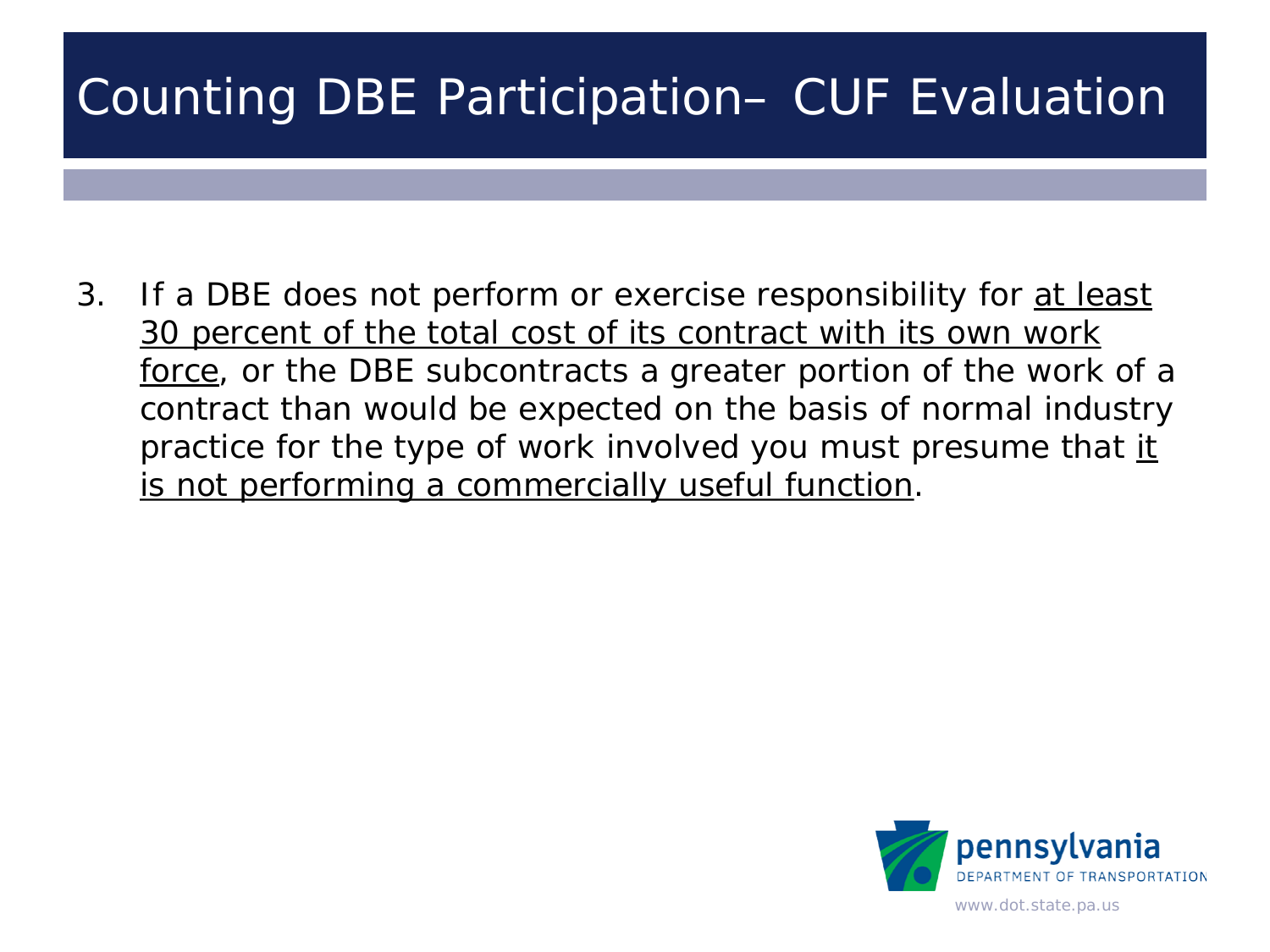- 4. When a DBE is presumed not to be performing a commercially useful function as provided in paragraph (c)(3) of this section, The DBE may present evidence to rebut this presumption. You may determine that the firm is performing a commercially useful function.
- 5. Your decisions on commercially useful function matters are subject to review by the concerned operating administration, but are not administratively appealable to DOT.

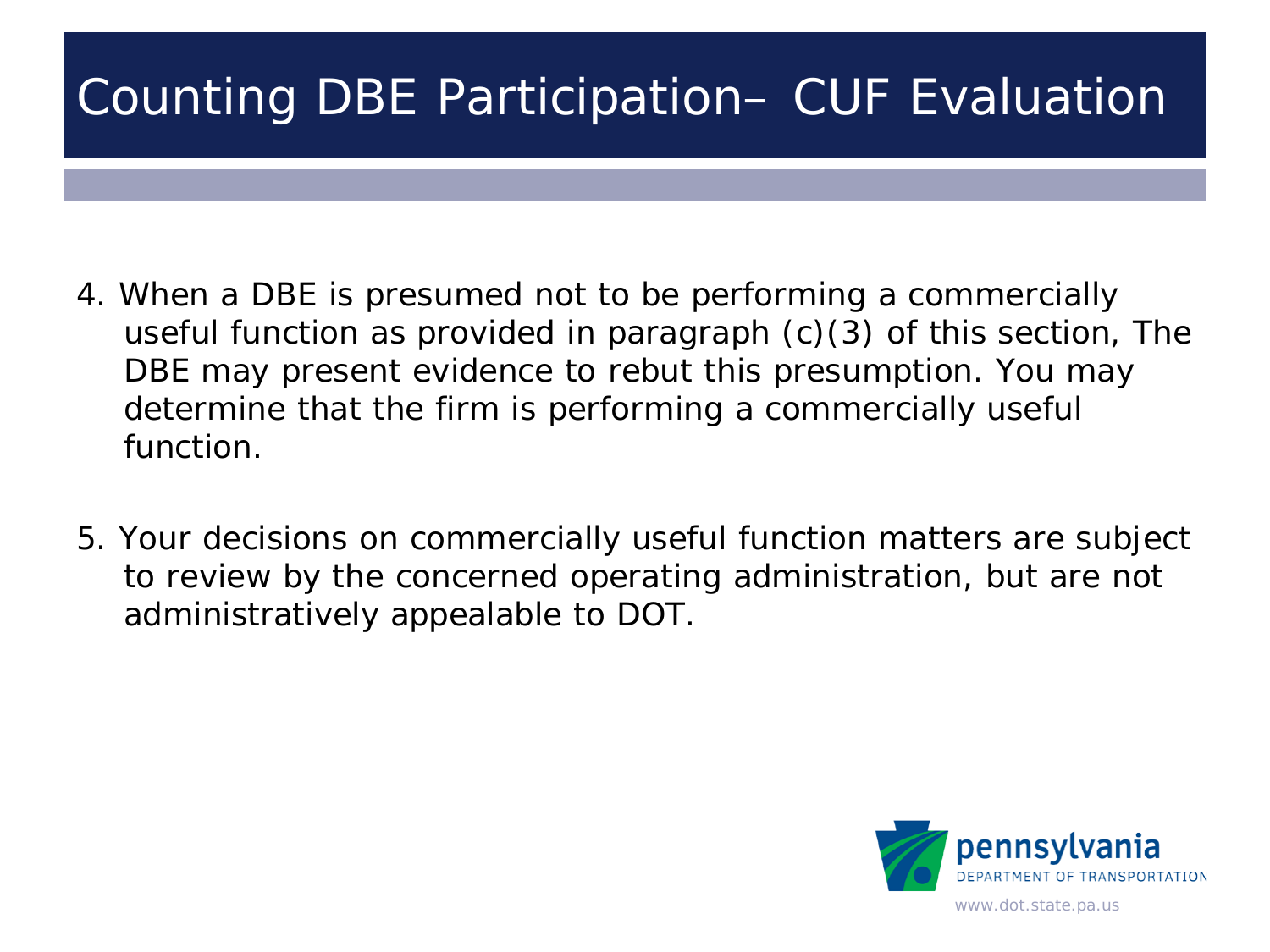- To assist you in making a CUF evaluation, the Department has developed the [Commercially Useful Function Report, EO-354AV](http://www.dot.state.pa.us/public/PubsForms/Forms/EO-354AV.pdf).
- A CUF is to be completed for **all DBEs** working on federally assisted transportation projects, including subcontractors and trucking firms.
- The EO-354 must be completed within five days of a DBE performing on a federally assisted project.

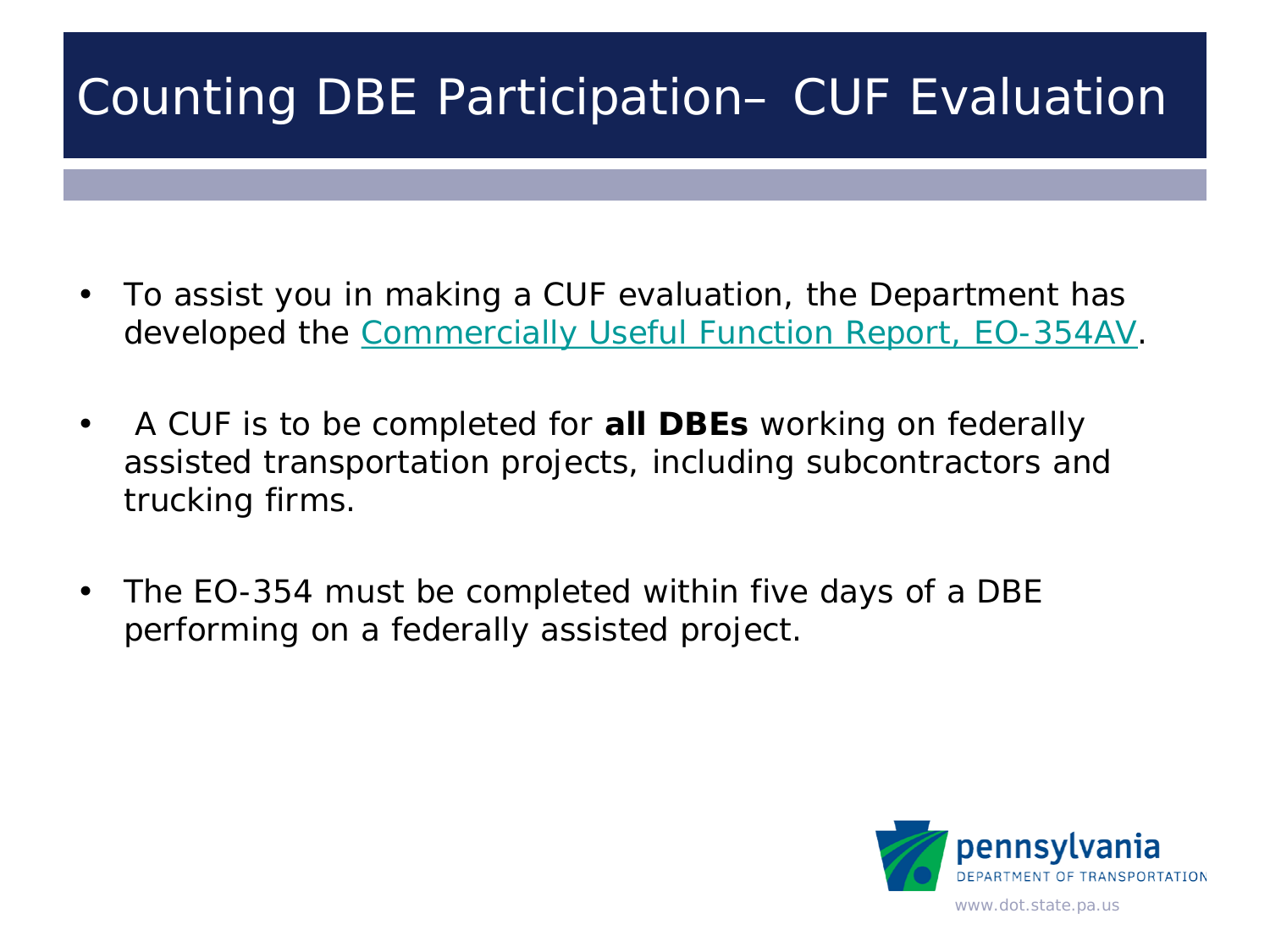• If not all questions can be answered and/or all supporting documentation is not yet available, the form should be completed to the extent possible.

As soon as additional questions can be answered and/or supporting documentation becomes available, the form should be completed.

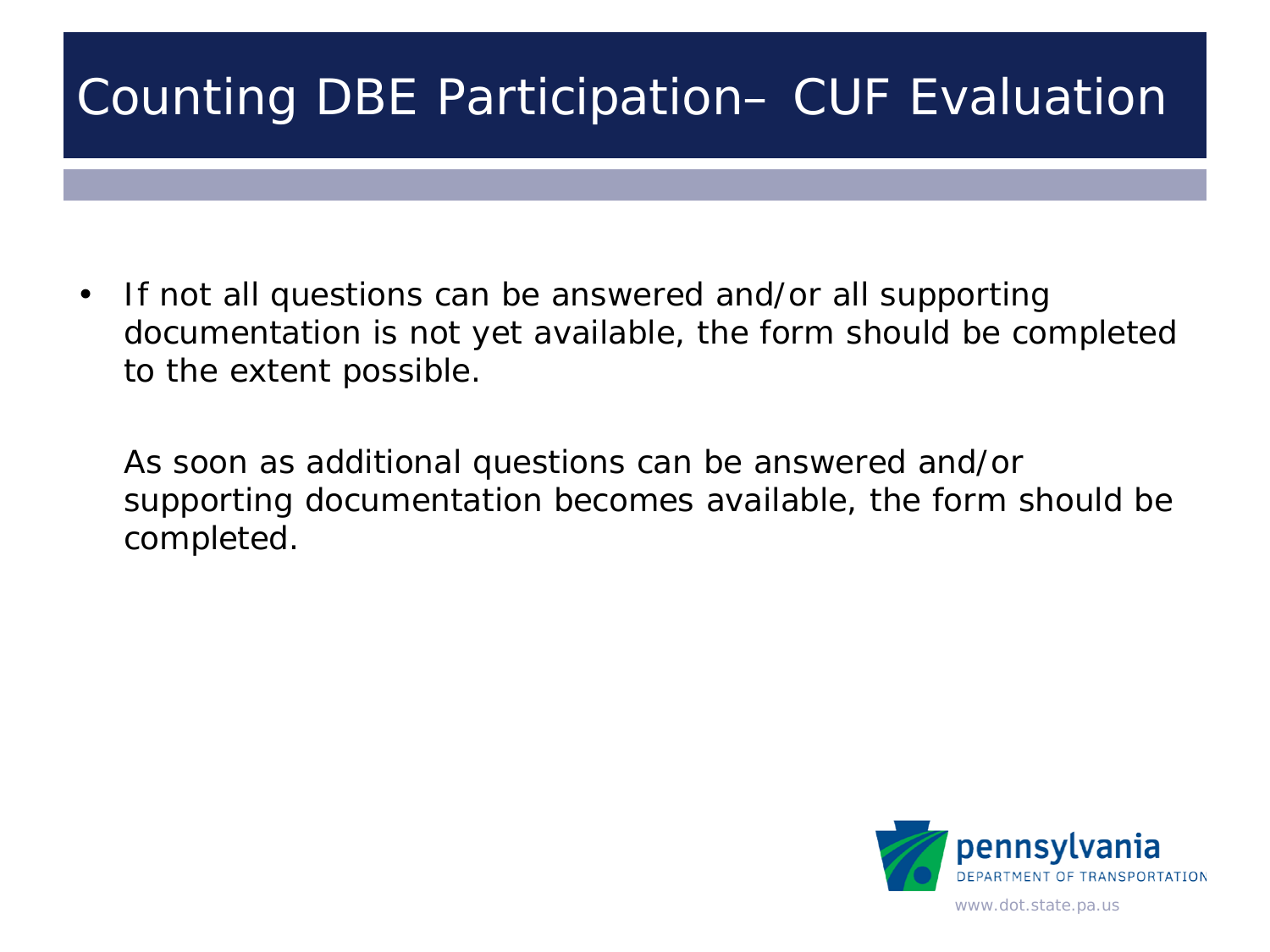- If all questions within the respective **EO-354AV** are marked/answered 'Yes' or 'N/A' then no further action is required. The form should be kept with the project records for auditing purposes.
- When any questions is answered 'No', then the form must be faxed as indicated on page 2 of the  $EO-354AV$ . A 'No' answer does not necessarily mean there is a CUF violation; it only identifies that further review and analysis is needed.

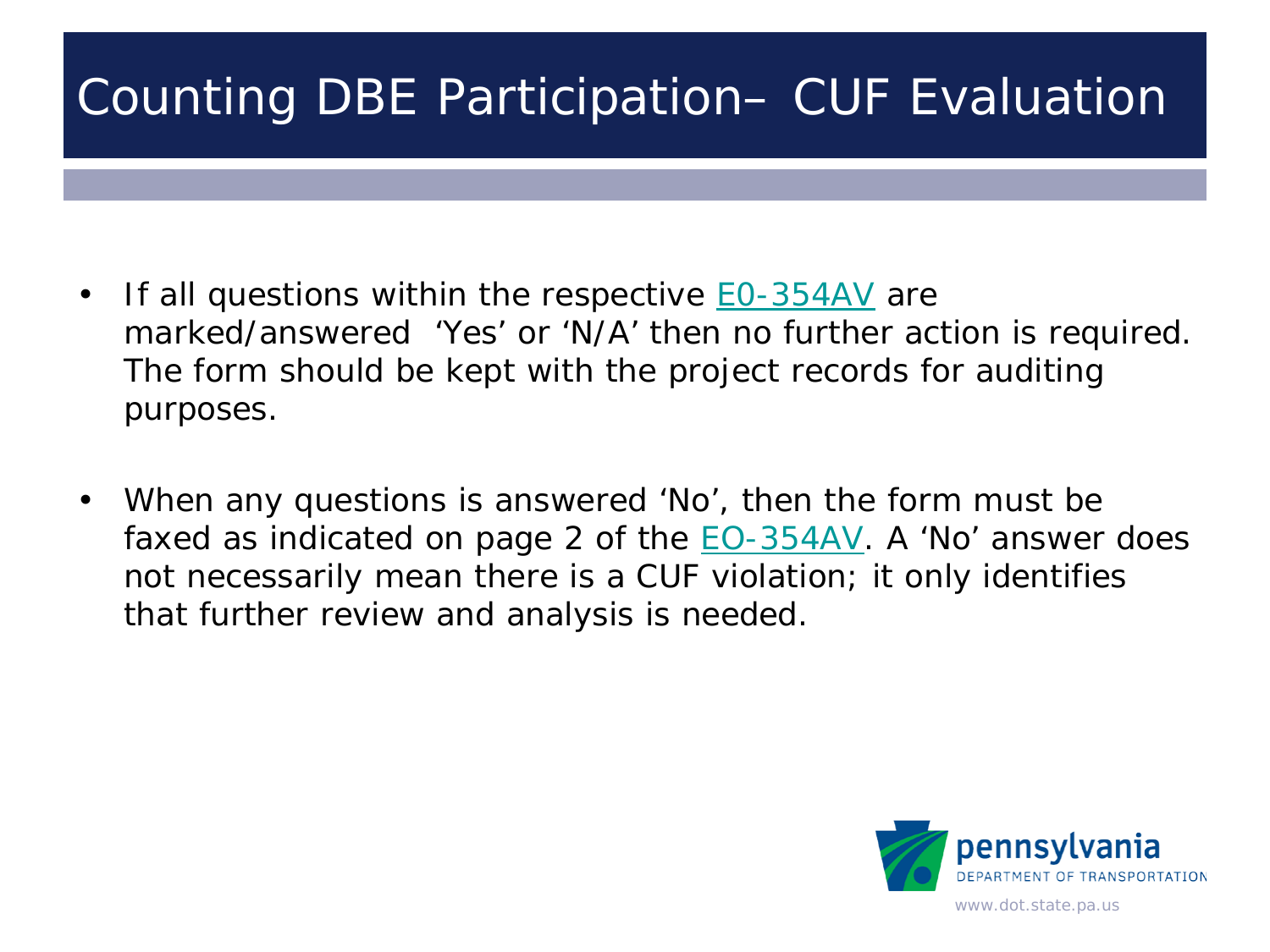- Grantees are not expected to be experts in understanding the DBE program.
- Any further investigation and determination regarding CUF would be handled by PennDOT's Bureau of Equal Opportunity (BEO).
- BEO may follow up with the grantee to obtain additional information and/or supporting documentation.
- Once BEO has completed its investigation regarding a potential CUF violation, they would provide the grantee the final determination and if applicable any corrective action.

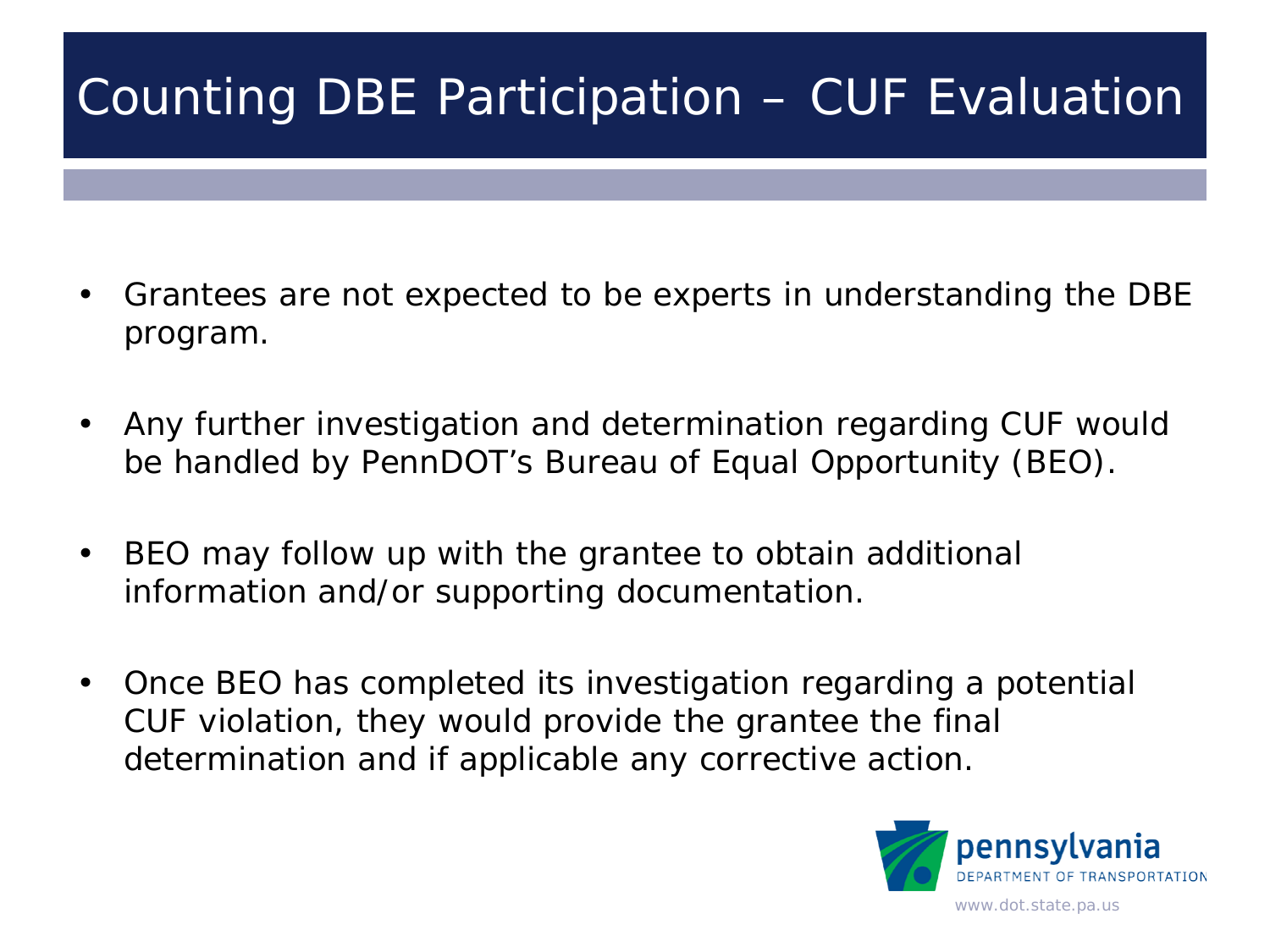#### Counting DBE Participation – How to…

- Once the grantee has completed its evaluation of the DBE firm's performance, they must submit payment information in the DOTgrants system.
- Payments must be entered for all DBE firms performing on federally assisted transportation projects.
- Payments made to DBE firms above and beyond a project's DBE goal or payments made to DBE firms when no goal exists on the project must be entered. This DBE participation is known as race neutral. The more race neutral participation generated the less contract goals will be imposed.

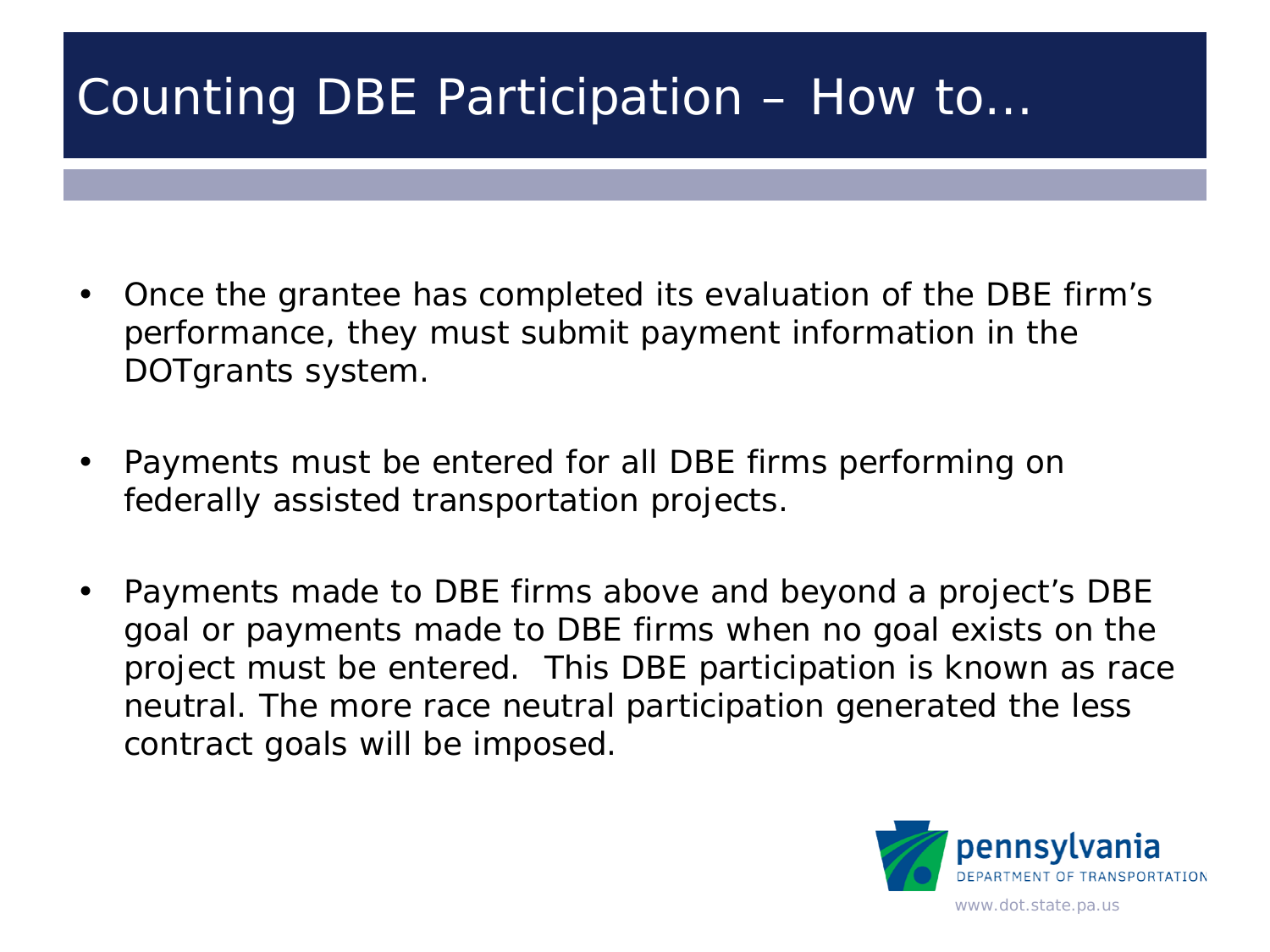#### Counting DBE Participation – How to…

- If payments were made to a DBE manufacturer or a DBE contractor/subcontractor, the full dollar value of the payment would be submitted.
- If the DBE firm was performing as a regular dealer then only 60% of the payment would be entered into DOTgrants.

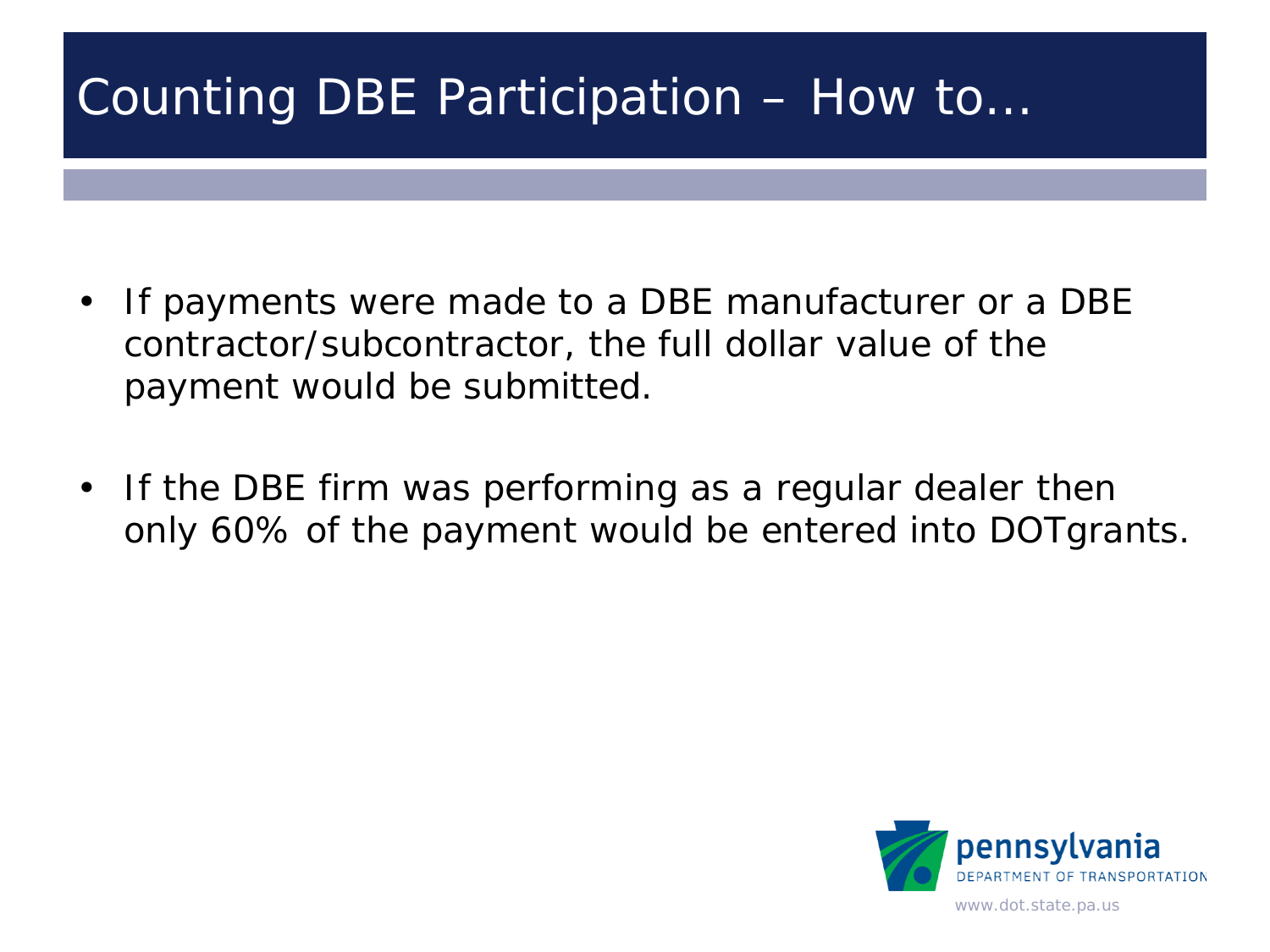#### Counting DBE Participation – How to…

• If the DBE firm was performing as a broker, only their fee or commission would be eligible towards the DBE goal. The grantee would multiply the cost of the material times the fee or commission (usually expressed as a percentage) in order to determine the portion of the payment that would count towards goal. The grantee would submit the payment information in DOTgrants according to that calculation.

i.e.: cost of materials x fee/commission of broker  $=$ portion of the payment counted towards project DBE goal